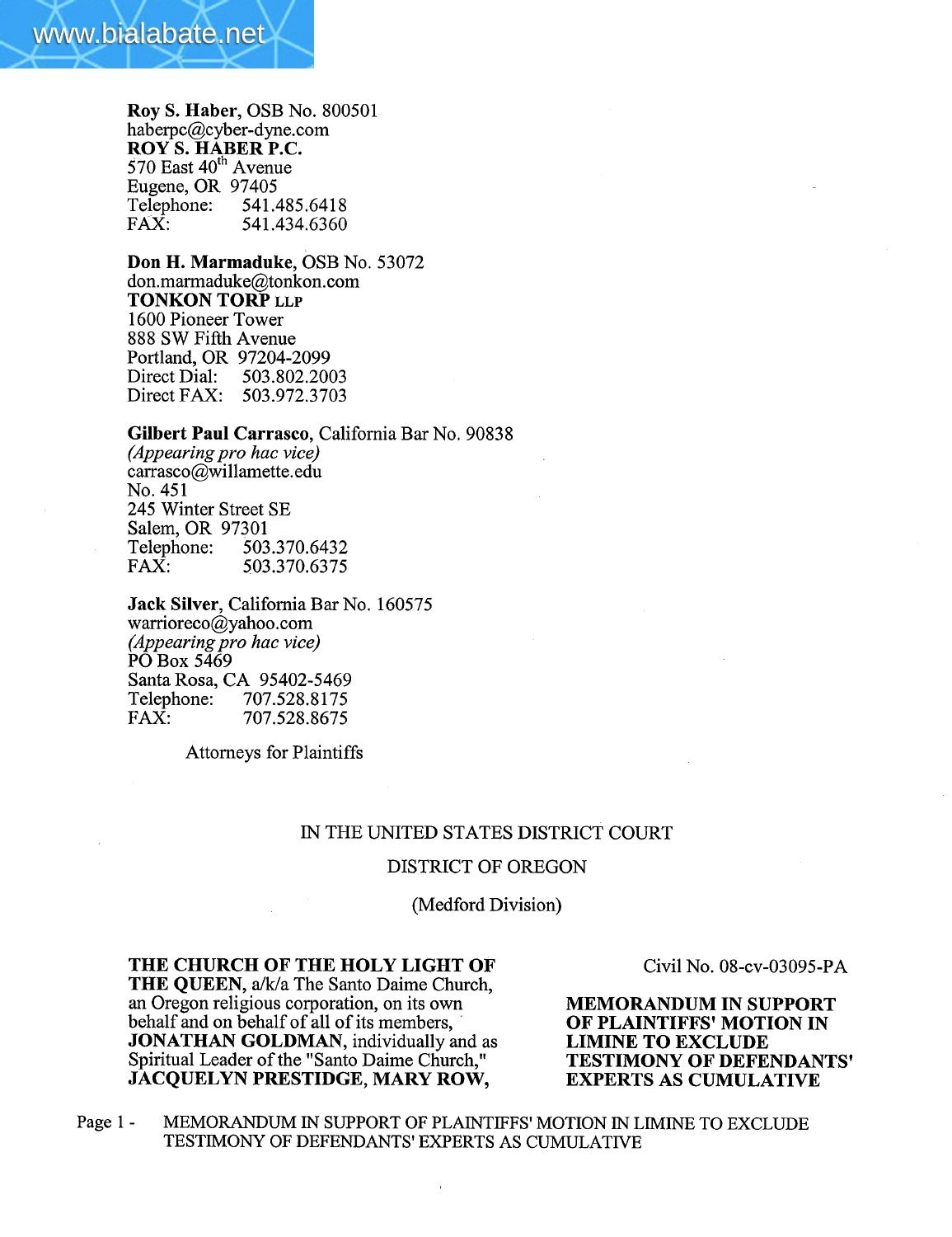

M.D., MIRIAM RAMSEY, ALEXADRA BLISS YEAGER and SCOTT FERGUSON, members of the Santo Daime Church,

Plaintiffs,

v.

MICHAEL B. MUKASEY, Attorney General of the United States; KARIN J. IMMERGUT, United States Attorney, District of Oregon; HENRY M. PAULSON, Secretary of the U.S. Department of the Treasury,

Defendants.

Defendants have offered into evidence several expert witness statements which are virtually identical in many respects on several topics—evidence that already failed to carry the Defendants' burden before Judge Parker in the O Centro litigation. Relitigating these issues in this action, Defendants should be allowed only one expert witness to testify on such subjects, on the grounds that the presentation of more than one expert wil be cumulative, and in violation of the Federal Rules of Evidence. 1

"Federal Rule of Evidence 403 allows even relevant evidence to be excluded if its admission would result in needless presentation of cumulative evidence." Sparkman v. C.I.R., 509 F.3d 1149, 1157 ( $9<sup>th</sup>$  Cir. 2007). A district court is "free to exclude any expert testimony, including testimony of an announced expert, if the testimony is cumulative or redundant under Fed. R. Evid. 403." In re Air Crash Disaster, 86 F.3d 498, 527 (6th Cir. 1996).

> The District Court also found that the evidence was cumulative of testimony already in the record. It ruled that the prior testimony. . . essentially would be duplicated by the proposed expert witness' testimony. The exclusion of relevant, but cumulative, evidence is within the sound exercise of the trial court's discretion. United States v. Elksnis, 528 F.2d 236, 239 (9th Cir. 1975). See also Fed. R.

<sup>1</sup> The testimony is also being challenged in *Daubert* motions for reliability. See Plaintiffs' Motion In Limine to Exclude Defendants' Experts' Testimony.

Page 2 - MEMORANDUM IN SUPPORT OF PLAINTIFFS' MOTION IN LIMINE TO EXCLUDE TESTIMONY OF DEFENDANTS' EXPERTS AS CUMULATIVE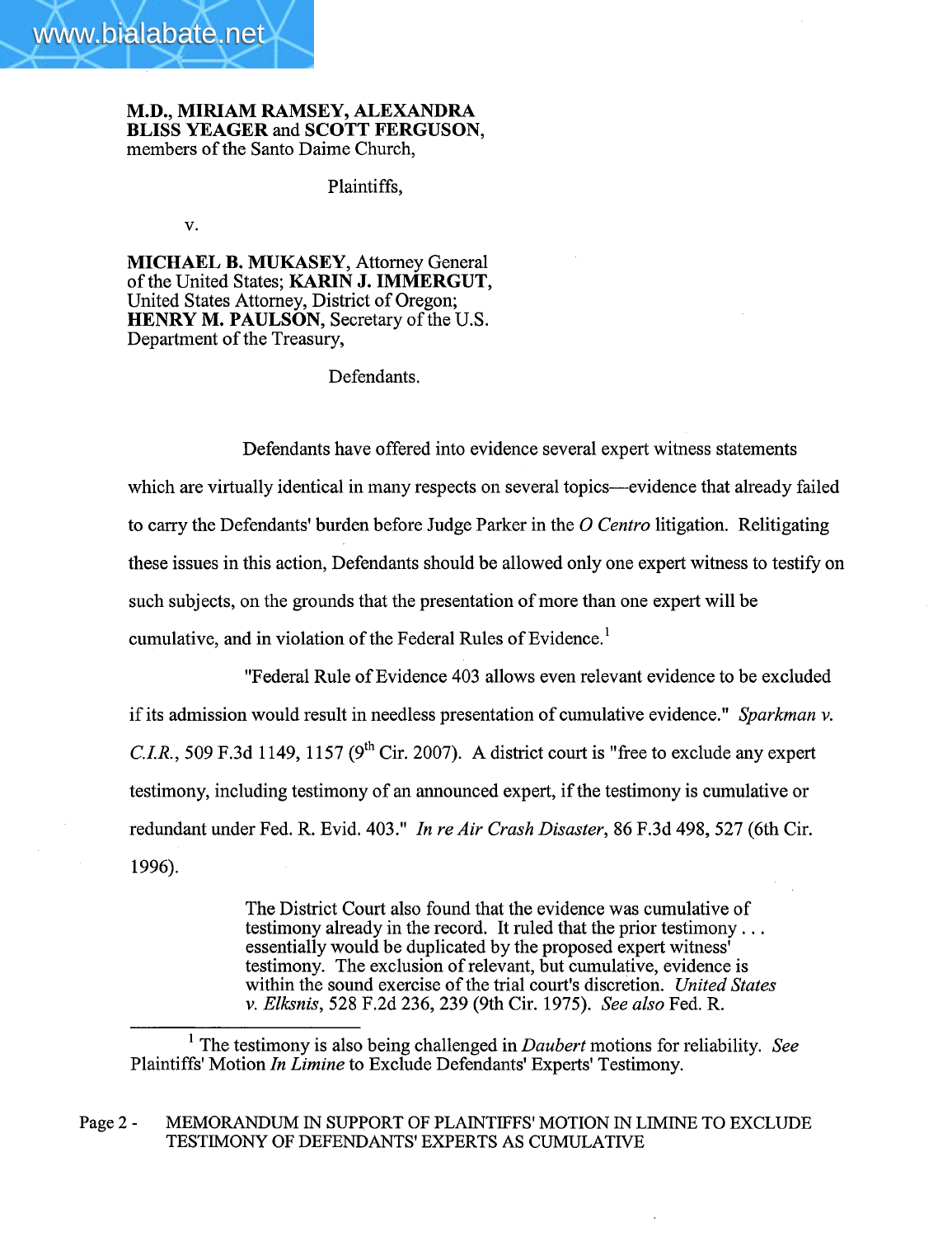Evid. 403 ("Although relevant, evidence may be excluded if its probative value is outweighed. . . by considerations of. . . needless presentation of cumulative evidence. ").

www.bialabate.net

U.S. v. Marabelles, 724 F.2d 1374, 1382 ( $9<sup>th</sup>$  Cir. 1984). The decision to exclude the testimony "rests within the sound discretion of the district court." Goodwin v. MTD Products, Inc., 232 F.3d 600, 609 ( $7<sup>th</sup>$  Cir. 2000) (quoting United States v. Gardner, 211 F.3d 1049, 1055 (7<sup>th</sup> Cir. 2000)).

Evidence is cumulative if it does "not present additional facts relevant to the trial judge's decision...." Kay v. Cessna Aircraft Co., 548 F.2d 1370, 1373 (9th Cir. 1977). The Seventh Circuit provided the following useful definition of cumulative evidence:

> Evidence is "cumulative" when it adds very little to the probative force of the other evidence in the case, so that if it were admitted its contribution to the determination of truth would be outweighed 'by its contribution to the length of trial, with all the potential for confusion, as well as prejudice to other litigants, who must wait longer for their trial, that a long trial creates.

United States v. Kizeart, 102 F.3d 320, 325 (7th Cir. 1996) (quoting United

States v. Williams, 81 F.3d 1434, 1443 ( $7<sup>th</sup>$  Cir. 1996)); see also Ahmed v. State of Washington, 203 F.3d 830, 830 (9th Cir. 1999).

Defendants have offered into evidence the witness statements of Dr. Thomas

R. Kosten, Dr. Srihari R. Tella, Dr. Jerry Frankenheim, Dr. Donald R. Jasinski, and Dr.

George S. Glass. These statements are virtually identical, as they all testify to the same four

issues: (1) whether ayahuasca is pharmacologically similar to LSD-like hallucinogens;

(2) whether ayahuasca is toxic; (3) whether ayahuasca is likely to cause psychological

disorders; and (4) whether the members of the Plaintiff churches are at risk of harm.

## 1. "Ayahuasca is pharmacologically similar to LSD-like

hallucinogens." This argument is repeated numerous times in the statements of Jasinski,

Frankenheim, and Tella. A cursory look at some of the witness statements demonstrates this.

Jasinski testifies: "The effects of DMT are similar to those produced by LSD. Scientifically,

### Page 3 - MEMORANDUM IN SUPPORT OF PLAINTIFFS' MOTION IN LIMINE TO EXCLUDE TESTIMONY OF DEFENDANTS' EXPERTS AS CUMULATIVE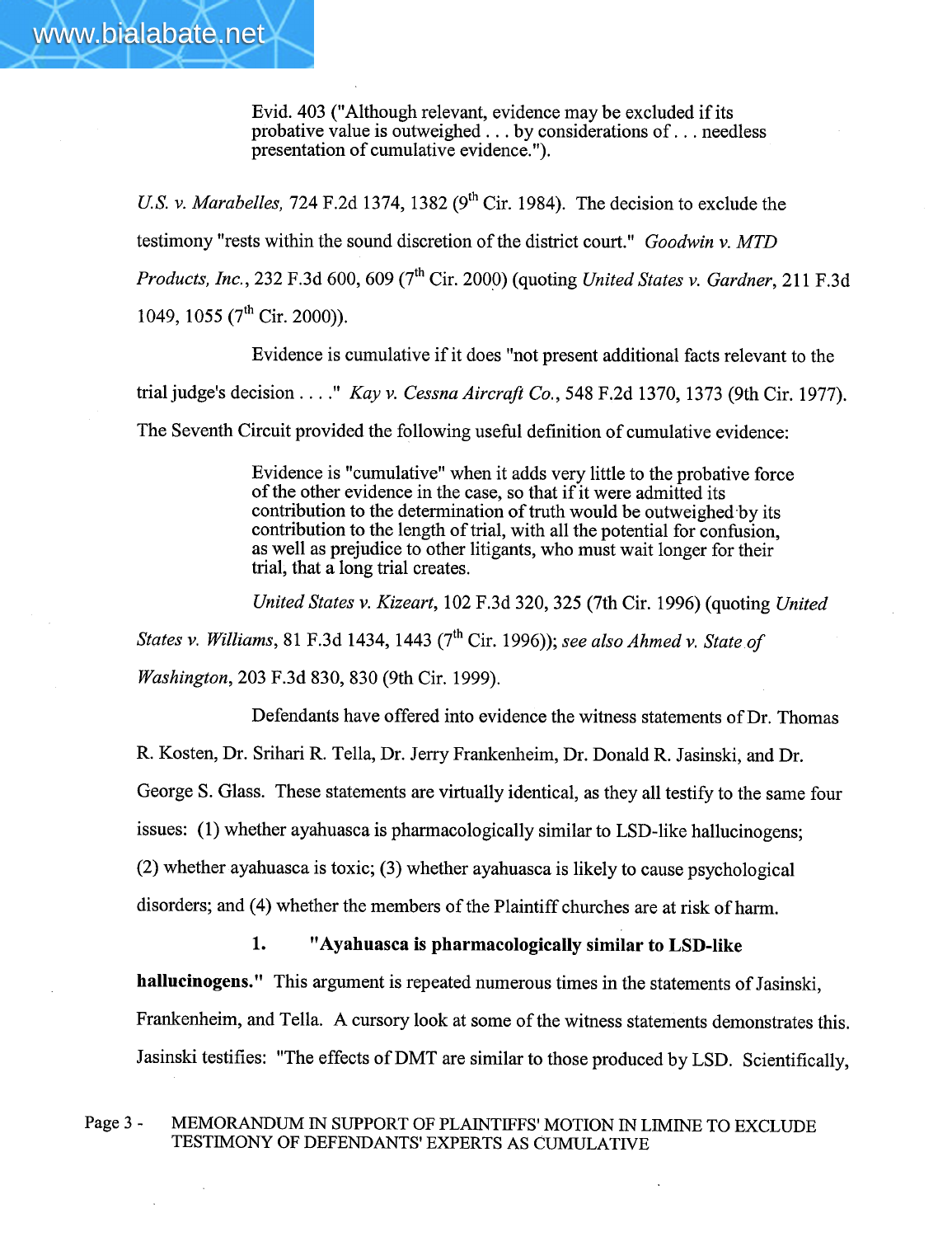DMT is properly classified as an LSD-like hallucinogen." Witness Statement of Donald R. Jasinski, M.D., at 2  $\P$  IV-B ("Jasinski Statement"); see also id. at 2  $\P$  $\P$  A-B, 3  $\P$  7, 3  $\P$  8, 3-4  $\frac{1}{2}$  9 ( $\degree$  For all the foregoing reasons, it is appropriate to characterize DMT as an LSD like halucinogen and to draw comparative conclusions regarding DMT from known information regarding LSD and other LSD-like hallucinogens"),  $4-5 \parallel 11$ ,  $6 \parallel 12$  ("DMT is among the LSDlike hallucinogens that have a history of abuse in the United States"). Frankenheim testifies that "DMT has been studied far less than LSD. However, the molecular structure, mechanisms, and effects of DMT have been shown to greatly overlap those of LSD." Witness Statement of Jerry Frankenheim, Ph.D., at 5  $\P$  7(c) ("Frankenheim Statement"); see also id. at 4-5  $\parallel$  7(a), 5  $\parallel$  7(b), 6  $\parallel$  7(i) ("Subjects given ayahuasca reported the same psychological and somatic effects, qualitatively and quantitatively, as those of LSD"), 8  $\parallel$  7(j). Tella states that "the pharmacology of DMT is substantially similar to numerous other trytamines and classical hallucinogens (e.g. LSD and DOM). . . ." Witness Statement of Srihari R. Tella, Ph.D, at 6  $\llbracket 27 \text{ ("Tella Statement");}$  see also id. at 6  $\llbracket \llbracket 26, 28; 7 \llbracket 31 \text{ ("DMT)}$ produces discriative stiulus effects that are substantially simlar to those produced by classical hallucinogens such as DOM and LSD. Thus, it is likely to a reasonable degree of scientific probability that DMT shares similar subjective effects in humans with  $LSD$ ");  $7 \text{ } \text{\ensuremath{\mathsf{I} \cdot 32}}$ ("Numerous other tryptamines that are related to DMT also produce discriminative stimulus effects similar to those of DOM and LSD"); *id.* at 7-8  $\P$  $\P$  33-38. As is clear from the above, these doctors overlap and repeat each other's testimony. In fact, Tella actually cites to Frankenheim's witness statement twice in her own witness statement. See id. at 4, 5  $\P$  16, 20. Clearly this is cumulative and the contribution of such evidence to the determination of truth is slight.

2. "Ayahuasca is toxic." In his witness statement, Glass states: "The ayahuasca mixture used in the Church's ceremonies poses risks to an individual's health and safety," and "the amount and potency of ayahuasca given to participants varies and may

Page 4 - MEMORANDUM IN SUPPORT OF PLAINTIFFS' MOTION IN LIMINE TO EXCLUDE TESTIMONY OF DEFENDANTS' EXPERTS AS CUMLATIVE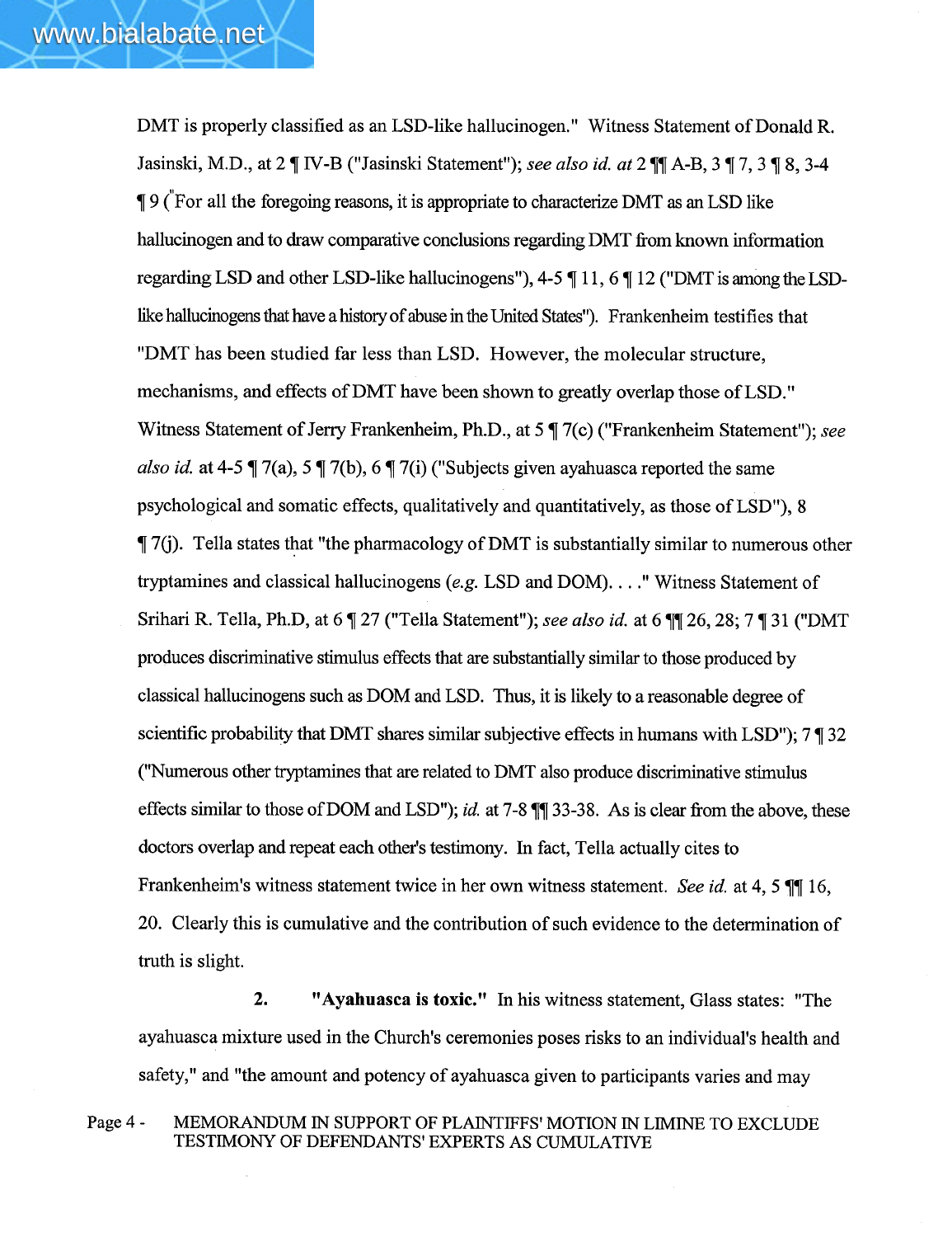result in serious injury to a participant." See Glass Statement at 4  $\P$  11, 13; see also Kosten Statement at  $6 \parallel 13$ . Likewise, Tella testifies that ayahuasca has the potential for toxic effects, can interact with other drugs, and is harmful to church members. Tella Statement at 3, 8-12  $\P$  10(b), 39-54. Kosten testifies that ayahuasca is toxic, reacts with medication, and can have an adverse effect on someone with a mental illness. Kosten Statement at  $6 \parallel 13$ . Jasinski also testifies that ayahuasca is toxic. Jasinski Statement at 12  $\P$  26.<sup>2</sup> Frankenheim testifies that the "sacramental use of ayahuasca results in pharacological effects from the ayahuasca, and can result in toxicological effects." Frankenheim Statement at  $20 \P 13(a)$ .

The relationship of DMT with harmine is testified to by multiple witnesses. See Jasinski Statement at  $2 \P D$  ("The health risks of ayahuasca are greater than DMT alone due the additional effects of the monoamine oxidase inhibitor in ayahuasca, harmine."); id. at 9-10  $\P$  19; id. at 12  $\P$  26; Glass Statement at 7  $\P$  24; Kosten Statement at 2-4  $\P$  7(b); Frankenheim Statement at 8-9  $\parallel$  8; *id.* at 12-13  $\parallel$  11.

Physical effects of MAOIs such as elevation of blood pressure<sup>3</sup> and "serotonin syndrome," and "minor side effects" are testified to by Jasinski at  $10-11$   $\P$  $120-21$ , Glass Statement at 5  $\overline{\P}$  18; Tella Statement at 12  $\overline{\P}$  54 (same); Kosten Statement at 2-4  $\overline{\P}$  7 (same); Kosten Statement at 8-11  $\P\P$  15-19 (discussing "serotonin syndrome" and elevated blood pressure); id. at  $16-17$   $\P$  25(b) (discussing "serotonin syndrome"); Frankenheim Statement at 14-19  $\P$  12 (discussing "hypertensive crisis" and "accumulation of serotonin").

Testimony regarding the purging effect of the Daime Tea is testified to by

Page 5 - MEMORANDUM IN SUPPORT OF PLAINTIFFS' MOTION IN LIMINE TO EXCLUDE TESTIMONY OF DEFENDANTS' EXPERTS AS CUMLATIVE

 $2$  As Frankenheim's statement demonstrates, the government's proferred analysis is inapplicable to the case at bar and thus any (much less cumulative) such testimony lacks relevance: "A toxic dose of a drug is usually compared with a beneficially efficacious dose to determine the risk/benefit ratio.... However, possible benefits of ayahuasca have not been recognized by the U.S. Food and Drug Administration . . . . " Frankenheim Statement at 8-9  $\parallel$  8(d). See id. at 20  $\parallel$  13(a) ("No benefits of the use of this drug are scientifically established, . . . .".)

<sup>&</sup>lt;sup>3</sup> Apparently "low blood pressure" is also a potential side effect. Glass Statement at  $5-6$  | 19.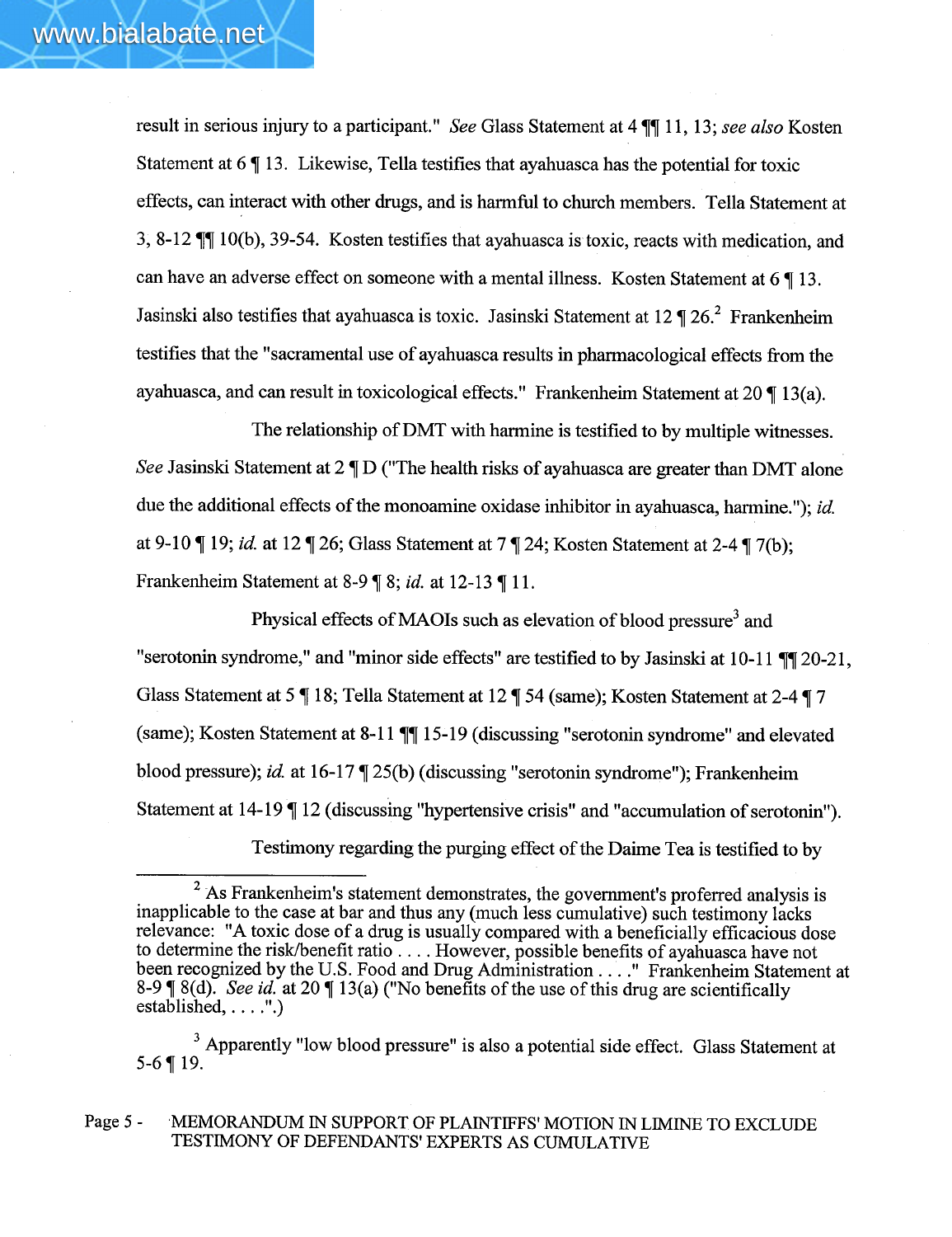Jansinski at 11-12  $\P$  24 and Kosten at 17  $\P$  26(a); *id.* at 21-22  $\P$  27(a). And various witnesses speak of "unknown" risks due to lack of studies.<sup>4</sup> Jasinski Statement at  $2 \nparallel E$ ; *id.* at 13-14 129; Kosten Statement at 2-4 17, Frankenheim Statement at 8-9 18(a)-(d) (discussing "lack of studies"); *id.* at  $14-19$  | 12.

3. "Ayahuasca can cause psychological disorders." Likewise, the government's proferred experts are extremely cumulative on the issues of supposed "psychological" harms that potentially may affect church members. Jasinski testifies that ayahuasca causes "changes in mood, thinking, behavior and perception." See Jasinski Statement at 12 | 26; see id. at 7-9 | 16-17 (same). See also Kosten Statement at 6 | 13 ("Vulnerable populations at high risk for adverse events from ayahuasca consumption include anyone who has a severe mental illness or is medically unstable."); Frankenheim Statement at 14-19  $\P$  12; Glass Statement at 6-7  $\P$  21 ("Dimethyltryptamine (DMT) is a psychedelic drug. It has been noted to cause hallucinations, a feeling of euphoria, visual distortions, and an awareness of being in contact with aliens."); Frankenheim at 10-11  $\parallel$  10(a)(i) ("Visual delusions, distortions, and pseudohallucinations usually occur.")

Experts also redundantly testify about pharmacological effects including "distorted perception, hallucinations, delusions, anxiety, panic and psychosis." Jasinski Statement at  $2 \text{ }\mathbb{T}$  D; See also id. at 5-7  $\mathbb{T}$  13, 14. They variously testify about individuals become "psychotic." Glass Statement at  $7 \sqrt{2}$  22. See id. at  $7 \sqrt{2}$  24 (discussing "depersonalization, bizarre, destructive behavior, and acute psychosis"); Tella Statement at 6  $\parallel$  26 (discussing "psychedelic effects"); Kosten Statement at 9-10  $\parallel$  14 (risk to individuals with certain mental illnesses); id. at 13  $\lll$  20 (discussing effects such as "panic, severe depression, sustained visual, auditory and other hallucinations, delusions, depersonalization, cogntive impairment and other less common forms of pathology such as catalepsy"); *id.* at 13  $\lll$  21

<sup>4</sup> Although Kosten admits that such studies are "not likely" to be undertaken. Kosten Statement at  $2-4 \nvert \nvert 7(b)$ .

Page 6 - MEMORANDUM IN SUPPORT OF PLAINTIFFS' MOTION IN LIMINE TO EXCLUDE TESTIMONY OF DEFENDANTS' EXPERTS AS CUMLATIVE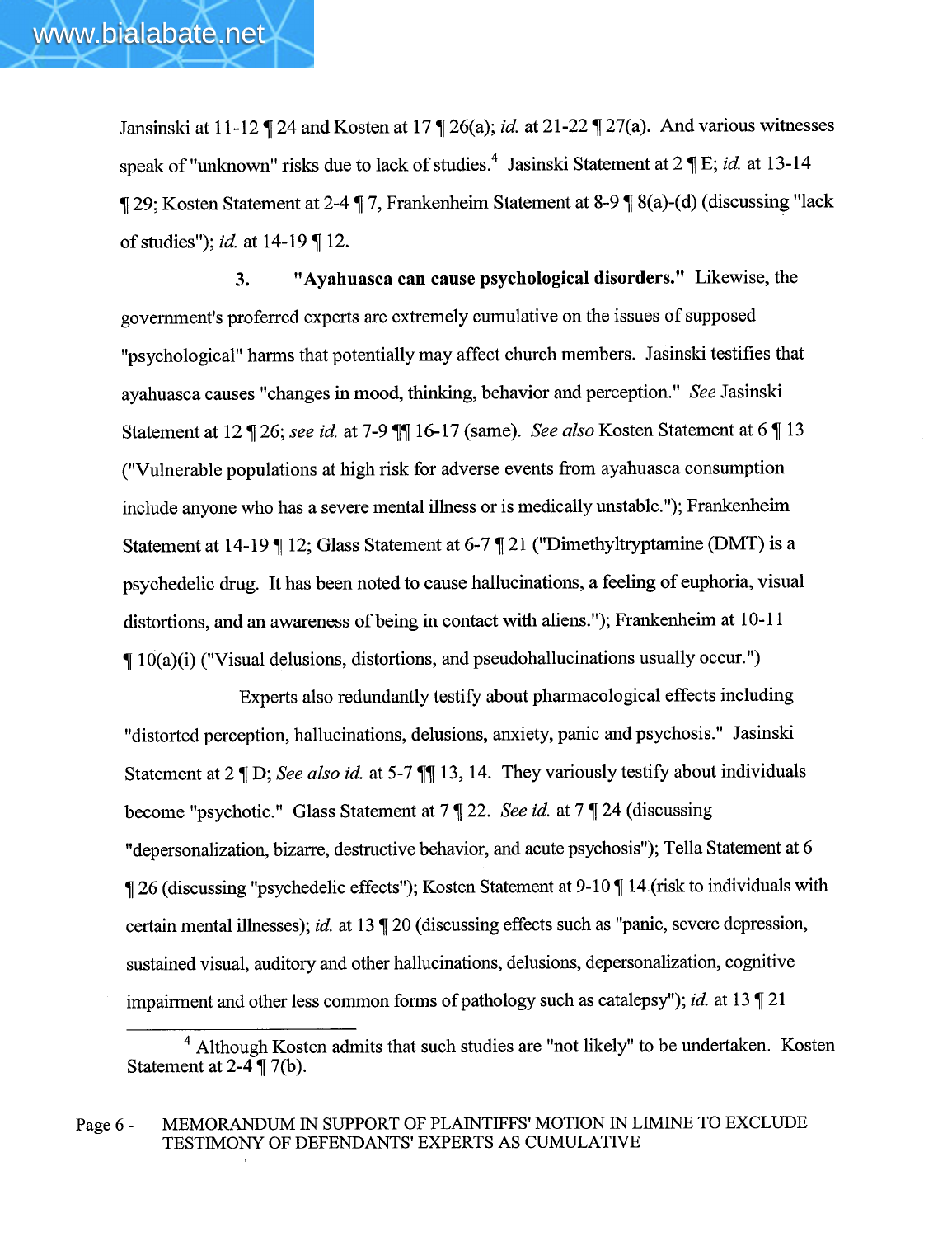("(OJther subjects wil develop severe and persistent mental ilnesses that are often minimally responsive to standard anti-psychotic medications used to treat schizophrenia and related psychoses."); Frankenheim Statement at  $10-11 \text{ T } 10(a)(i)$  ("Anxiety often occurs while using hallucinogens, and some users experience terrifying thoughts, nightmarish feelings, despair, and fears of insanty, death, and losing control. ").

4. "Ayahuasca is harmful to church members." Glass claims that church members are at risk of harm from ayahuasca use. See Glass Statement at  $4 \parallel 12$ ("The screening process utilized by the Church is not suffcient to prevent harmful and potentially life-threatening interactions. People who may be at risk to suffer such an interaction are not effectively screened out"); id. at  $4 \P 13$  ("The amount and potency of ayahuasca given to participants varies and may result in serious injury to a participant"); *id.* at  $4 \text{ }\P\text{ }\P\text{ } 14\text{-}15, 6$  $\parallel$  20, 9-13  $\parallel$  27-29, 31-36 ("It is highly problematic that the dosing of ayahuasca—a tea with significant adverse physiological and psychological effects—is done by non-medical professionals who employ a subjective, unscientific method for determining what would be an optimal dose for up to 130 different individual participants, which has the potential for causing significant harm to the participants"); id. at  $14 \text{ T } 38$ ;  $16 \text{ T } 40$  ("In my medical opinion, the use of the Daime, an ayahuasca tea preparation combining an MAO inhibitor, and the hallucinogenic drug DMT, in a religious ceremony is a dangerous procedure"). Tella echoes Glass' opinion that the Daime is harmful to church members. See Tella Statement at  $3 \nvert 10$ , 9-10  $\nvert \nvert \nvert 41-44$  ("Thus, the consumption of Daime tea, due to its variable and undefined composition, has a potential to cause unpredictable and potentially adverse health effects in individuals"); id. at 10  $\P$  45-47 ("Thus, it appears likely that an individual participating in a Santo Daime Church work will be exposed to doses of DMT which are large enough to put his or her health at risk"); and  $11 \text{ T}$  48. Kosten continues the argument that church members are at risk of harm from the Daime. See Kosten Statement at 11  $\sqrt{\ }$  21 ("[S] creening procedures and personnel are not adequate to identify individuals at high risk for adverse

Page 7 - MEMORANDUM IN SUPPORT OF PLAINTIFFS' MOTION IN LIMINE TO EXCLUDE TESTIMONY OF DEFENDANTS' EXPERTS AS CUMLATIVE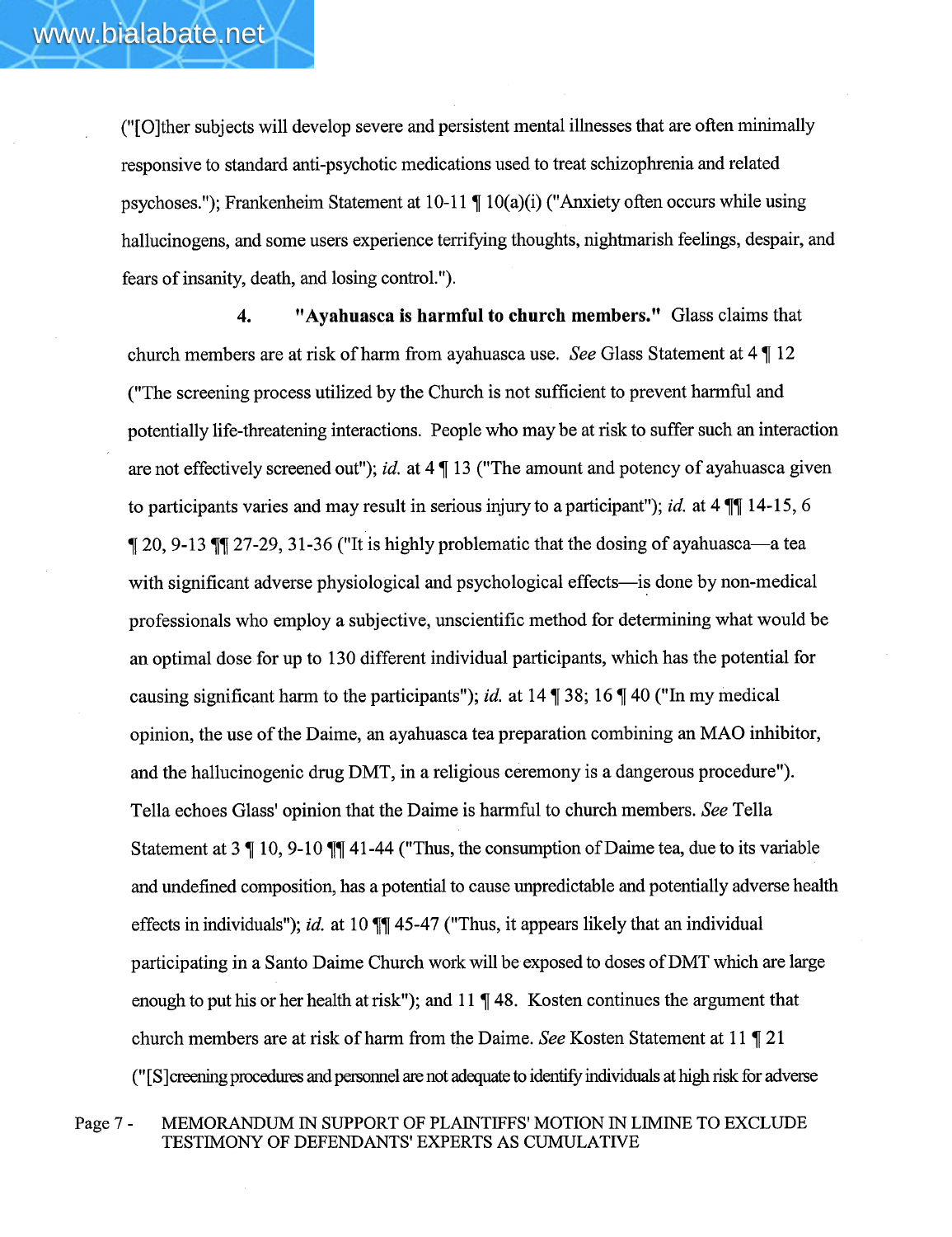behavioral outcomes from ayahuasca use"); id. at  $12 \text{ m}$  23 (No quality control or standards at Works to ensure minimum safety); 12-13  $\parallel$  24; 17  $\parallel$  26 (Vomiting does not terminate further consumption of ayahuasca). Frankenheim echoes this last statement about the inability of vomiting to prevent further ingestion of ayahuasca. See Frankenheim Statement at 22  $\parallel$  17(a)-(d). In sum, all of the witness statements have the same theme: ayahuasca is harmful to the plaintiffs.

The presentation of virtually identical testimony is certainly cumulative, and would waste the time of this Court. The Defendants can present their defenses and proof through one expert witness, as the doctors' witness statements all address the same four issues. Even if there are minor variations in the substance of each of the witness statements, the purpose of each of them is to address this issue. "Evidence is cumulative if repetitive, and if the small increment of probability it adds may not warrant the time spent in introducing it." Elwood v. Pina, 815 F.2d 173, 178 (1st Cir. 1987) (quoting 1 WEINSTEIN'S EVIDENCE  $\llbracket 401[07]$  at 401-47-48 (1985)). The amount of time wasted in plowing through five lengthy and time-consuming witness statements overrdes any probative value from the negligible amount of additional information each of the statements may provide.

Other federal courts have excluded the testimony of expert witnesses as cumulative. The Sixth Circuit in Bass v. Janncv Montgomery Scott. Inc., 210 F.3d 577 (6th Cir. 2000), upheld the district court's exclusion of a plaintiffs expert witness on the basis that this evidence would be cumulative, redundant and a waste of time. Id. at 588. In In re Air Crash Disaster, 86 F.3d 498, the district court excluded expert witness testimony offered by defendants on the grounds that it would be cumulative and redundant. The court relied upon its authority to control the number of expert witnesses at triaL. The Sixth Circuit upheld the district court's decision, also noting that it would be unfair to give the defendants a "double helping" of experts. *Id.* at 527. The quintuple "helping" of experts offered by the governent should fare no better.

Page 8 - MEMORANDUM IN SUPPORT OF PLAINTIFFS' MOTION IN LIMINE TO EXCLUDE TESTIMONY OF DEFENDANTS' EXPERTS AS CUMLATIVE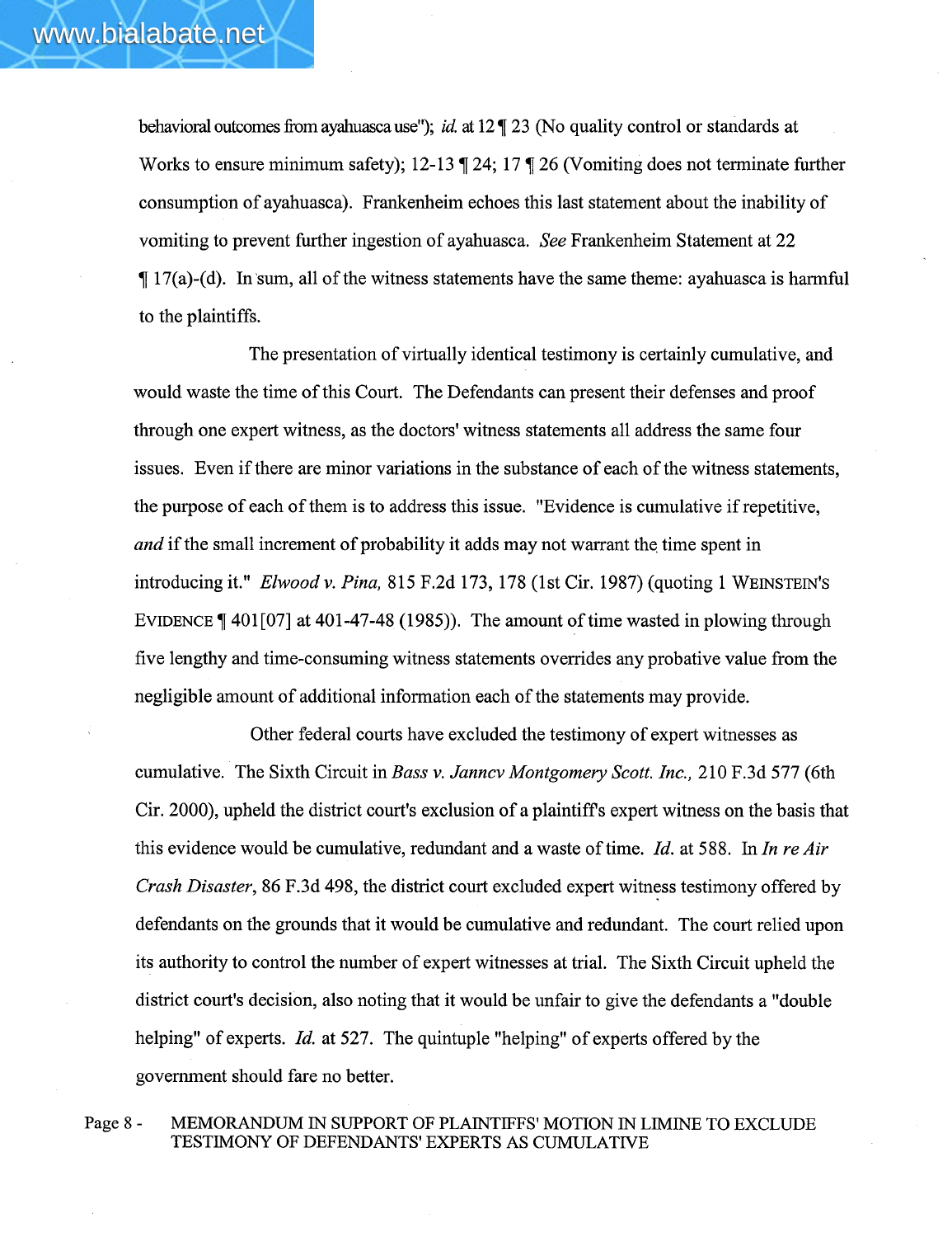### **CONCLUSION**

Thus, the exclusion of expert witnesses is within the discretion of this Court. It would be sound act of discretion for this court to only allow into evidence one witness statement. This would prevent the presentation of cumulative and redundant testimony and the waste of precious judicial time.

WHEREFORE, Plaintiffs request that the instant motion be granted in its entirety.

Dated this  $7<sup>th</sup>$  day of January, 2009.

www.bialabate.net

ROY S. HABER, P.C.

By

Roy S. Haber OSB No. 800501 Direct Dial: Direct Fax: Email:

541.485.6418 541.434.6360 haberpc@cyber-dyne.com

TONKON TORP LLP

By Non M. Skarone Ruke

OSB No. 530727 Direct Dial: Direct Fax: Email: 503.802.2003 503.972.2003 don.marmaduke@tonkon.com

Attorneys for Plaintiffs

Page 9 - MEMORANDUM IN SUPPORT OF PLAINTIFFS' MOTION IN LIMINE TO EXCLUDE TESTIMONY OF DEFENDANTS' EXPERTS AS CUMLATIVE